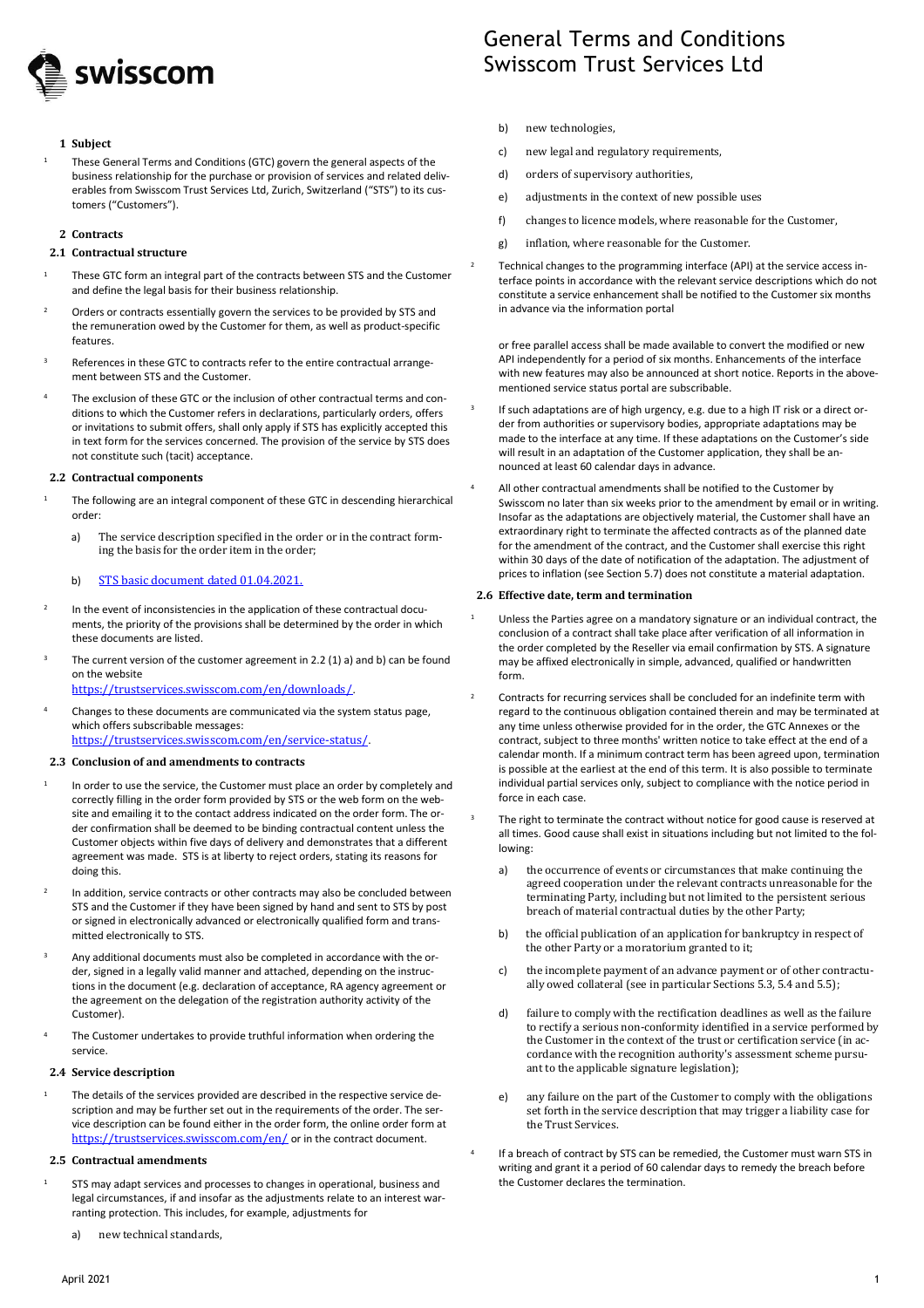

#### **3 Services of STS**

- STS shall provide its services in accordance with the provisions of these GTC and the orders or contracts. STS shall provide its services in a professional and diligent manner.
- <sup>2</sup> The details of the services provided are described in the respective service description and are set out in the additional requirements of the order or contract. The service description can be found either in the online order form at <https://trustservices.swisscom.com/en/> or in the contractual document.
- <sup>3</sup> STS may engage auxiliaries (in particular subcontractors) in Switzerland and abroad. Swisscom shall be liable for the conduct of its auxiliaries in the same way as for its own conduct unless limited liability is indicated in the individual contract or Customer has requested the involvement of a specific auxiliary.
- <sup>4</sup> Unless otherwise stated in the order form, the service description or the order confirmation or contract, signature and registration services or a service linked to technical access shall be provided within 10 working days, provided that all prerequisites have been met by the Customer or are otherwise fulfilled.

#### **4 Cooperation obligations of the Customer**

- <sup>1</sup> The Customer must support all employees of STS or Swisscom (Switzerland) Ltd and Swisscom IT Services Finance S.E. as certification and trust services, as well as its auxiliary agents actively and in a timely manner as regards the provision of Swisscom's services, take the necessary preparatory and provisioning actions and grant the necessary access to its premises, systems and resources, as required.
- The Customer is responsible for safeguarding the components and security features supplied to it by STS for the Customer's use (particularly passwords, tokens, system access information, encryption and security devices, authentication methods, etc.) and shall inform STS immediately if this cannot be guaranteed (e.g. because of disclosure of security features or unauthorised manipulation).
- The Customer is further obligated to make available in a timely manner all data, information and documents that may be relevant to STS's services.
- The Customer is obligated to inform STS of its currently valid postal and e-mail addresses for contractual correspondence and invoicing. STS may duly provide the Customer with information relevant to the contract (e.g. invoices, reminders, product or GTC changes, operational information such as maintenance work, etc.) by post or to the last email address provided by the Customer or through other electronic communication channels.
- The Customer shall immediately report any other changes to the data specified in the order or the contract, particularly organisational data, controllers, technical and commercial contact persons, access authorisations, commercial authorisations, etc. to the contact address of STS specified in the order form or contract.
- 6 In addition, the specific cooperation obligations set out in the other contractual components shall apply.
- Even if the Customer fails to comply with its cooperation obligations or fails to do so properly, STS shall endeavour to provide its services but shall no longer be obligated to do so. The Customer must reimburse STS for the resulting additional expense. The contractually agreed hourly or daily rates shall apply or, in the absence of such an agreement, standard hourly or daily rates (both hereinafter called the "applicable hourly or daily rates") shall apply. If STS is jointly responsible, each of the Parties shall bear its proportional share of the additional expense.
- 8 If, through the exercise of the right of inspection and control by Swisscom (Switzerland) Ltd, Swisscom IT Services S.E. or third parties commissioned by Swisscom at the Customer's site, the result of the control justifies the Customer bearing a price or expense or cost, as the Customer has not fulfilled its cooperation services, STS shall additionally invoice the costs of inspection and control incurred.

## **5 Fees and invoicing**

- <sup>1</sup> The Customer must pay the fees specified in the orders for the services provided by STS.
- Unless otherwise declared by STS, all prices are exclusive of any taxes, duties and fees. If any taxes, duties or fees are included in the prices, STS may adjust the prices accordingly at the time of any change to such taxes, duties or fees, without the Customer having a special right of termination.
- 3 If any taxes, duties and/or fees, including but not limited to withholding taxes and/or deductions, are levied by or on behalf of foreign governmental authorities on transactions under the contracts, they shall be borne by the Customer unless the Customer provides evidence of a corresponding exemption. If any

# General Terms and Conditions Swisscom Trust Services Ltd

such tax or duty must be withheld or deducted from any payment made under this contract by the Customer, the Customer shall increase the payment by this additional amount so that, after the withholding or deduction of this amount, STS shall receive the amount that it would have paid absent such withholding tax or deduction. If additional taxes, duties or fees arise in relation to the provision of services abroad (e.g. due to the deployment of employees or other auxiliaries of STS at customer locations outside Switzerland), these must also be paid by the Customer. STS shall inform the Customer thereof in advance and shall endeavour to avoid/minimise these taxes, duties or fees accordingly. The Customer shall inform STS in advance of any relevant tax changes with respect to its foreign locations that are covered by the scope of services. STS shall be entitled to adjust its prices and services accordingly.

- <sup>4</sup> STS shall demand payments due via invoice. Invoices are payable within 30 calendar days of invoicing.
- 5 Invoices shall be deemed to have been approved by the Customer unless the Customer objects to them in writing, stating objective reasons for its objections, within 90 days of the invoice date. Any incorrect invoice items shall not entitle the Customer to withhold payment of correct invoice items.
- The Customer shall be in default upon expiry of the payment period. The statutory rate of default interest shall apply. If the Customer defaults on a payment, STS may make its performance of other services contingent on payment in full of all outstanding invoices and, at its discretion, on prepayments or other types of collateral, as well.
- Where no special agreement on prices has been made for services requested by the Customer, the Customer shall be charged at actual cost using the applicable hourly or daily rates.
- STS is entitled to invoice the Customer for reminder fees (plus default interest). STS may also engage third parties at any time for collection purposes or may assign claims to such third parties.
- Different types of services are shown separately in the invoice.

### **5.1 On-request fees**

<sup>1</sup> Certain services (e.g. signatures or identification) are offered 'on request'. Requests shall be summed up on a monthly basis and invoiced at the end of a month of service. The statement of services shall contain the number of requests made in the month.

#### **5.2 One-off fees**

1

One-off fees may be charged for consulting and/or one-off services or setup fees and/or connection fees at the start of the service for the customer-specific packaging of the products and/or project-specific expenses. Vouchers entitling the Customer to call up services are also purchased on a one-off basis in advance. These can be seen in the order form, in the contract or in the online order form for the service.

#### **5.3 Monthly and annual usage price**

In addition to the on-request fees, fixed annual fees may be charged for services or on-request quotas at the beginning of each contractual year or at the beginning of each subsequent month. These can be seen in the order form, the online order form or the contract. In the event of early termination of the contract, no annual fees that have already been paid shall be refunded.

## **5.4 Category-related monthly or annual usage prices**

- <sup>1</sup> Monthly and annual usage prices may also be linked to an annual transaction volume requested.
- The Customer may choose a category of annual transaction volumes based on its estimated transaction volume at the start of the contract. If the transaction numbers, i.e. the requests for a service, fall below the aforementioned transaction number in the category, STS may, for the following contractual year, revert the Customer to the corresponding category corresponding to its previous year's request volume, in accordance with the volume achieved in the previous year, unless otherwise agreed with STS (e.g. due to a market start that has just taken place).

## **5.5 Volume-linked annual usage prices**

- Products or transactions related to a service may be obtained for a contract term of one or more years and up to a certain order volume of service requests in exchange for prepayment by the Customer. The order volume is indicated in the order form, the contract or the online order form.
- <sup>2</sup> Once the order volume has been exhausted, the order volume may be increased at any time by means of a reorder. The reorder volume is added to the existing order volume at the time of the reorder. The resulting order volume shall be the basis for the new price and shall be invoiced immediately on a pro rata basis un-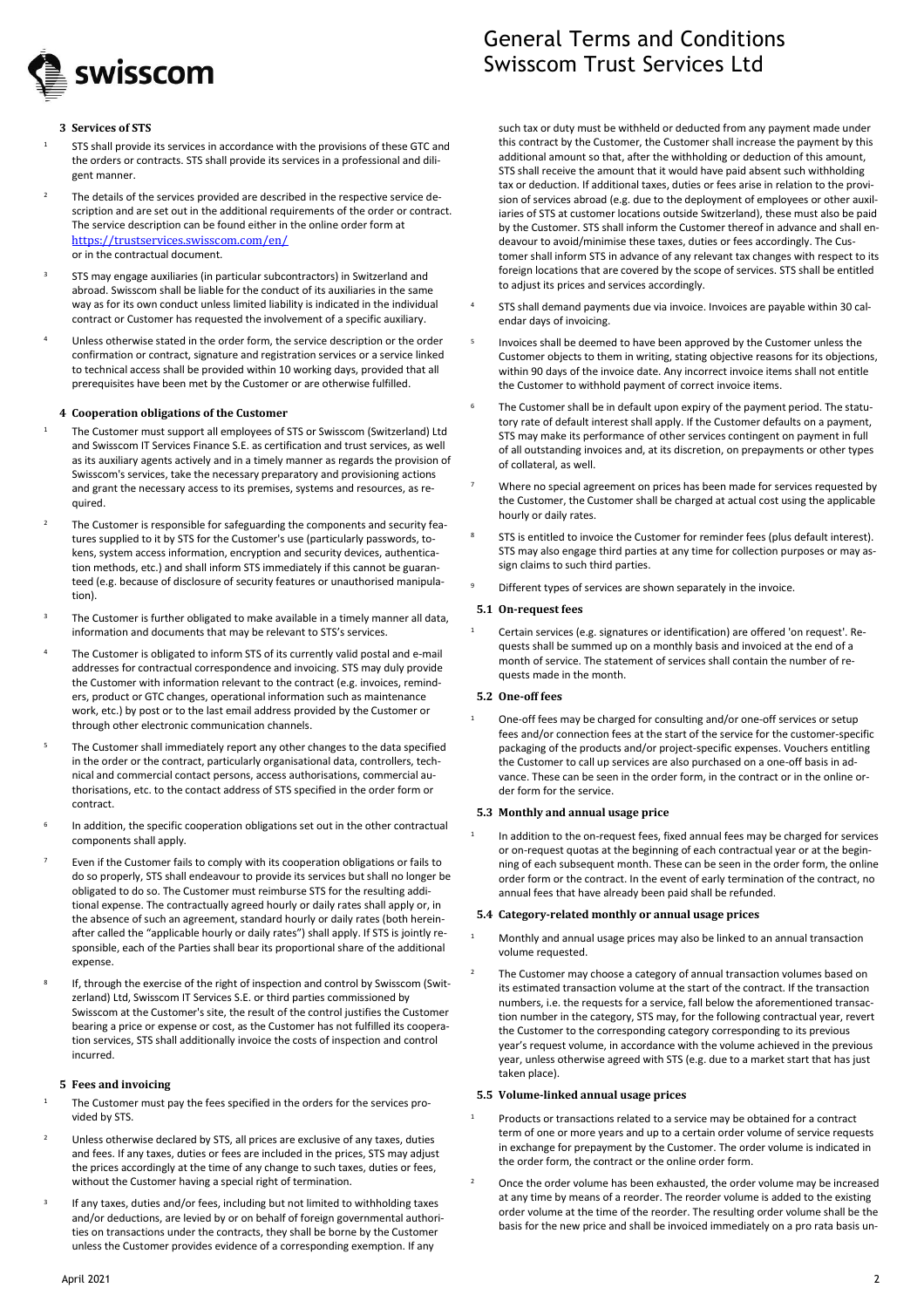

til the end of the annual service period, i.e. the corresponding end of the contract year (see paragraph 6 of this Section). The cumulative order volume at the end of the contract year, if applicable, shall automatically be used as the basis for invoicing the service period of the following contract year unless the Customer objects to this.

- An existing order volume must therefore be taken into account in each change order.
- The Customer may reduce the order volume from the previous year at the latest 30 days before the start of the new contract year. There shall be no repayment of unused order volumes.
- The minimum order quantity is indicated in the order form, the contract or the online order form.
- 6 In the event of reorders, the difference between the reorder and the previous annual payment or calculated inventory value shall be invoiced in the course of the year for each full month after the reorder until the start of the new contract year on a pro rata basis at 1/12 per month of the service period concerned at the end of the contract year.
- For services, there is no technical limitation of the quantity of requests. The Customer could therefore overdraw the order volume at any time, as needed. STS shall regularly verify compliance with the order volume for the previous contract year. In the event that the order volume is exceeded, the difference between the order volume and the actual volume at the end of the billing year that has ended shall be invoiced retrospectively for the contract year that has ended. If no objection is raised by the Customer, the order volume currently existing at the end of the contract year shall also be invoiced automatically for the following contract year.

#### **5.6 Change fee**

The Customer may request changes as part of the services. These may be subject to change fees, as set out in the change form, the contract or online change form when ordering the change.

## **5.7 Price escalation clause and foreign currency prices**

- 1 If no individual service has been purchased, the terms of the existing contract shall apply in the event of contract extensions, subject to STS adjusting the prices to the Swiss consumer price index or resetting the prices, taking account of the market situation and provided no change order has been placed in accordance with new terms.
- 2 In addition, if services are offered in a currency other than Swiss francs (CHF), STS may provide for price adjustments if the exchange rate of the offered currency to the Swiss franc has changed by more than 10%.

## **5.8 Other services**

Services requested by the Customer, the prices of which have not been specifically agreed upon, shall be invoiced at actual cost at the standard rates of STS specified in the respective order forms.

#### **5.9 Out-of-pocket expenses**

<sup>1</sup> Unless otherwise agreed, if the Customer requests services on-site, travel, meals and accommodation expenses shall be borne by the Customer and invoiced separately.

## **6 Receipt and acceptance**

- The Customer shall take delivery of all STS services immediately upon provisioning (receipt).
- 2 If an interface is put into service for the technically recurring provision of services (deliverable), the Customer shall receive a message from STS as soon as the interface is ready for use and acceptance. The Customer shall check the connection to the interface during the following 20 calendar days after notification and shall report any errors to STS.
- Where so agreed, upon receipt, Customer shall normally carry out an acceptance inspection for one-off services provided under a contract for work and services. An acceptance report shall be drawn up concerning the acceptance inspection and its results. STS has the right to a written declaration of acceptance. If no acceptance inspection has been agreed upon or the Customer waives the same, the Customer must notify STS in writing of any defects within 20 calendar days of provisioning.
- With a contract for work and services, STS may request acceptance of partial services, provided this is reasonable for the Customer. In this case, any defects may be asserted at the subsequent final acceptance only insofar as they were not and could not be detected during an earlier (partial) acceptance.

## General Terms and Conditions Swisscom Trust Services Ltd

- 5 If the acceptance inspection identifies at least one material defect, acceptance shall be deferred. STS shall correct the detected material defects within a reasonable period of time and once again furnish the deliverable in question for approval by the Customer.
- 6 If at least one material defect is identified during a further acceptance test, the Customer shall be entitled to cancel the affected service component or, if this is not reasonable, the individual contracts or order items concerned. Any recurring services provided by STS during the term of the contract shall not be affected by the withdrawal and must be paid for by the Customer.
- Non-material defects do not entitle the Customer to withhold acceptance but must be corrected by STS within a reasonable period of time. If this is not possible, the Customer shall be entitled to a corresponding price reduction.
- Unless the Customer states in writing that it is withholding acceptance and identifies material defects within 20 days of provisioning of the services, the services shall automatically be deemed accepted. Services shall also automatically be deemed accepted as soon as the Customer uses the deliverables in its operations or business or causes them to be used in such.

### **7 Invoicing of third parties**

The Customer may invoice third parties for the services it has procured. In its drafting of the contract with these third parties, the Customer shall clearly indicate that the third parties must assert their contractual claims under the contract with the Customer exclusively against the Customer and not against STS, Swisscom (Switzerland) Ltd or Swisscom IT Services Finance S.E. or other auxiliaries engaged by STS.

### **8 Default of STS**

- Unless otherwise agreed in writing, STS shall be in default after the expiry of a reasonable grace period set by the Customer in a written reminder. Deadlines shall be deemed to have been met upon provisioning of the service by STS.
- 2 If STS is in default, the Customer must set a reasonable grace period in writing for subsequent performance.
- 3 If STS also fails to comply with its performance obligation by the expiry of this period, the Customer has the right to cancel the affected service component or, if this is not reasonable, the individual contracts concerned. Any recurring services provided by STS during the term of the contract shall not be affected by the withdrawal and must be paid for by the Customer.
- <sup>4</sup> Non-compliance with service levels having time specifications does not fall under the provisions on default. The remaining contractual provisions (particularly Warranty) shall apply in this regard.
- 5 In the case of long-term obligations, withdrawal is prohibited. The foregoing shall be without prejudice to the right of termination for good cause.

## **9 Warranty**

STS warrants that its services comply with the specifications, representations and characteristics objectively required for the agreed use stipulated in the contracts. The deadlines and rights as to defects defined below shall be deemed to be final, subject to mandatory statutory provisions.

## **9.1 Warranty for purchase contracts**

STS provides a warranty to the Customer in accordance with the terms and conditions attached to the products. In the absence of such attachments, a warranty period of 12 months for hardware and three months for software/licenses shall apply as from delivery.

#### **9.2 Warranty for one-off services provided under a contract for work and services**

- The warranty period shall be six (6) months from the date of effective acceptance.
- 2 If, following successful acceptance, the work is operated, maintained, or supported by STS, defects shall be corrected solely in accordance with the provisions and processes specified in the respective contract for operational, maintenance, or support services.

#### **9.3 Rights as to defects in sales contracts and in one-off services provided under contracts for work and services**

- 1 In case of a defect covered by the warranty, the Customer may initially only request remediation of the defects free of charge. If the defect cannot be rectified within a reasonable period of time in view of the cause of the defect, the Customer shall set a reasonable grace period for rectifying the defect free of charge. STS may, at its discretion, also provide a replacement in lieu of repair. If the rectification fails again, the Customer may either:
	- request an appropriate reduction of the price, or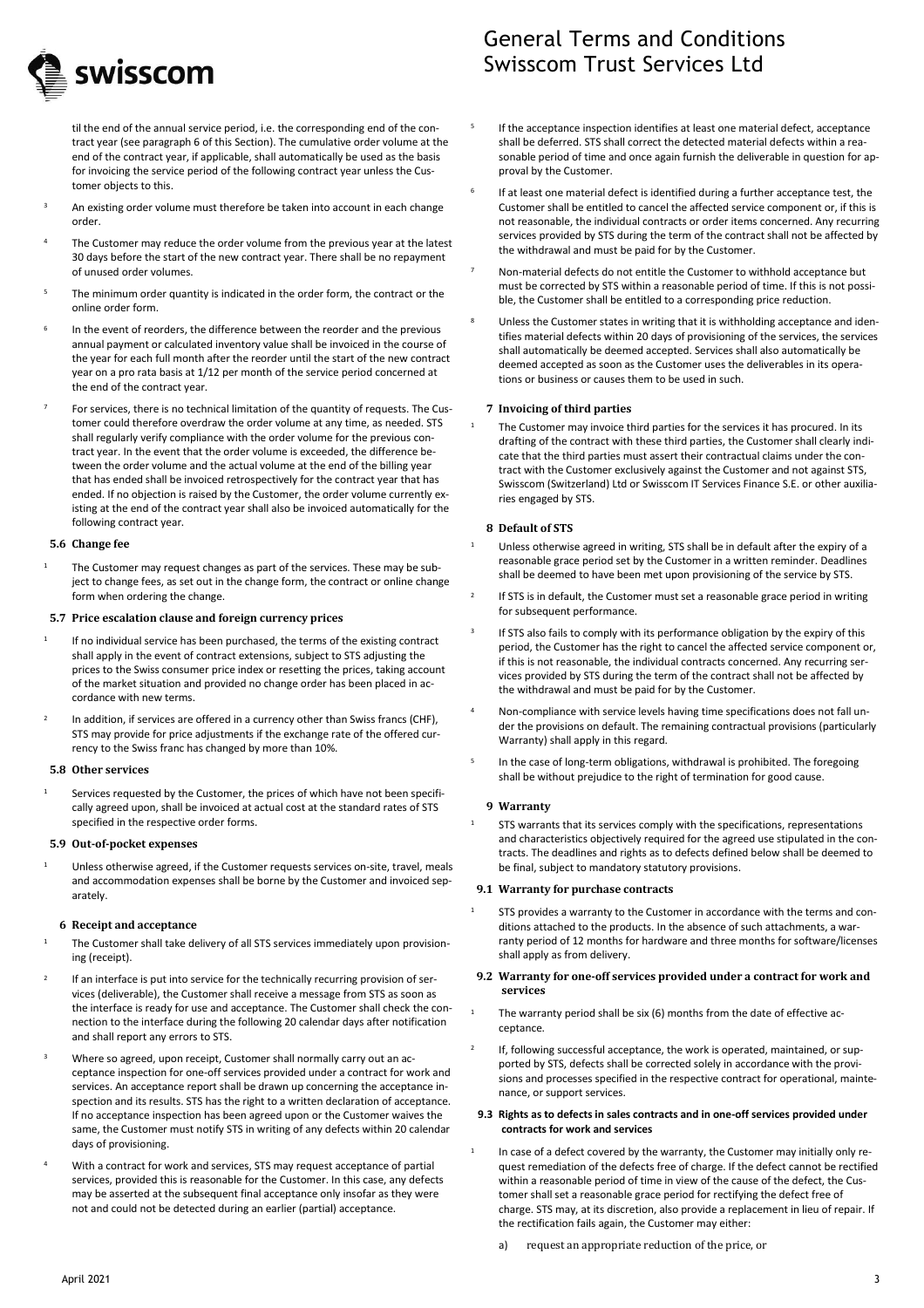

- General Terms and Conditions Swisscom Trust Services Ltd
- b) in the event of a material defect, cancel the affected service component or, if this is not reasonable, the individual contracts or order items concerned. If contracts with recurring services are indirectly affected by the withdrawal (e.g. operation or maintenance of the product), these services may be terminated on exceptional grounds if a factual connection exists and the aforementioned corresponding unreasonableness applies. A fee shall then be due on a pro rata temporis basis.

#### **9.4 Warranty and rights as to defects for operating, maintenance and support services**

- <sup>1</sup> STS warrants that it will comply with the service levels agreed in the contracts.
- <sup>2</sup> Services for which no other service level has been agreed upon shall be provided on a best-effort basis. "Best effort" means that STS shall strive in a manner that is appropriate and economically reasonable, using the resources available to it, to provide the services and/or troubleshooting, without, however, guaranteeing any higher quality or that any time specifications shall be met.
- 3 If STS seriously breaches the same warranted service levels more than twice within six months, this shall constitute good cause for termination by the Customer.

#### **9.5 Warranty of title**

- <sup>1</sup> STS warrants that its services do not infringe any proprietary rights held by third parties in Switzerland (hereinafter "proprietary rights").
- 2 If a third-party attempts to prevent the Customer from using the services of STS according to the contractually agreed terms and conditions of use based on allegedly superior intellectual property rights, the Customer shall notify STS thereof in writing within five calendar days. Subject to timely notification and reasonable support by the Customer, STS shall, at its own discretion and expense:
	- a) modify its services (including software) so that they do not (further) infringe the intellectual property rights of the third party while nevertheless fulfilling all material contractual requirements; or
	- b) provide the Customer with a licence from the third party.
- 3 If both options are impossible or disproportionate for STS, it may terminate the affected service components or contracts on exceptional grounds. The Customer shall have a corresponding right of termination if the option chosen by STS is objectively unreasonable for it. In either case, the Customer shall be entitled to compensation for damages, subject to the limitation of liability set out in Section 11.
- 4 If the third party files a claim against the Customer, the Customer shall transfer to STS the exclusive control over the conduct of the case and shall take all actions necessary for this purpose, to the extent permissible and possible under the applicable rules of procedure. Subject to the foregoing preconditions, the costs of litigation (including reasonable attorney's fees) and the damages claims of the entitled third party (including court and legal costs) attributable to such claim and finally imposed on the Customer in such proceedings or a settlement approved by STS shall be deemed direct damages of the Customer. In all other respects, Section 11 of these GTC shall apply.

#### **9.6 Exclusions from warranty**

- Any warranty shall be excluded in the event of defects for which STS or any auxiliaries engaged by it are not responsible (e.g. interventions by other third parties or the Customer, force majeure). Furthermore, the contractual warranties do not apply to resources provided by Customer (in particular, software licences from a third-party manufacturer), even if these were procured by STS on behalf of the Customer.
- <sup>2</sup> STS makes no warranty that work developed or delivered by it (particularly customised software) and IT systems operated by it can be used uninterruptedly and flawlessly in all combinations desired by the Customer, with any given data, hardware or software.
- 3 If the Customer or any auxiliaries engaged by it hold authorisations that enable it to intervene in STS's operational responsibility (particularly admin/root rights), the service levels affected by the possibility of intervention shall be suspended. STS reserves the right to establish the technical and organisational parameters for such authorisations.
- 4 If STS provides services in relation to the analysis or remediation of alleged or actual defects that are not covered by its warranty, the Customer must pay for such services at cost and at the applicable hourly or daily rates.

#### **10 Ownership, proprietary and usage rights, software enhancements**

#### **10.1 Ownership**

1

3

4

Unless otherwise expressly agreed in writing, the contracts do not provide for any transfer of ownership. No adverse possession shall take place during the term of the contract.

#### **10.2 Proprietary and usage rights**

- STS grants the Customer, for use by the Customer itself, a non-transferrable, non-exclusive right to use the services of STS stipulated in the contracts. The content and scope of this right are indicated in the service descriptions. In the case of services to be provided under the contract over or for a specified period of time only, this right shall be limited to the duration of the relevant contract.
- 2 If the Customer recognizes third-party products as part of STS's services, the Customer also acknowledges the terms of use and licence terms and other requirements of these third parties associated with these products and grants the third parties the right to enforce these terms directly against the Customer.
- All rights to intellectual property existing or arising at the time of performance of the contract (copyright, patent rights, know-how, etc.) relating to services of STS shall be retained by STS or the third-party rights holder. Neither Party is restricted in otherwise exploiting or using this intellectual property, nor is either of them under any duty to the Customer in respect of the same. Where the Parties have created intellectual property jointly, they authorise each other permanently to use and exploit these rights independently of each other at their discretion and without restrictions as to location, subject to the duty of confidentiality. In the case of software, unless otherwise agreed in writing, the Customer has no right to the source code and shall not use or procure the same. The Customer acknowledges the legal validity of the intellectual property of STS and of any third parties regarding the services provided by STS and shall take no actions that might impair the value of the same. It shall take all actions within its means to prevent any unauthorised use.
- This paragraph shall survive the termination of the contracts.

#### **10.3 Special terms and conditions for software enhancements by the Customer**

- Insofar as the Customer receives software services in the form of binary code from STS and expands them with its own enhancements to a software product, it warrants
	- a) that this software enhancement does not infringe any proprietary rights of third parties,
	- b) that all applicable licences pertaining to the free and open-source software ("FOSS") used in the software enhancement are compatible with each other and that there are no licence conflicts,
	- c) that all licensing obligations of the applicable licences, in particular the FOSS used, are complied with (e.g. code adjustments are commented; licence texts, copyright statements, notice files are provided, etc.),
	- d) that the use of the FOSS or other software included in the software enhancement does not result in the binary code provided by STS being subject to the terms of a FOSS or other licence.
- The Customer shall also ensure that the binary code supplied by STS is not changed. If the final software product is discontinued on a download platform (e.g. app store), the terms and conditions of these platform operators must be complied with.
- If a third party, STS, Swisscom (Switzerland) Ltd or Swisscom IT Services Finance S.E. attempts to prevent the performance of its services based on allegedly superior intellectual property rights in relation to the software product, STS shall notify the Customer thereof in writing within five calendar days. Subject to timely notification and reasonable support by STS, the Customer shall
	- a) at its own discretion either modify its software enhancement so that it complies with the terms hereof and does not infringe any intellectual property rights,
	- b) at its own expense procure a licence from the third party for Swisscom, or
	- c) contest the third-party claim.
	- If the third-party files a claim against STS, STS shall, to the extent possible under procedural law, transfer to the Customer exclusive control over the conduct of the case and take all actions necessary for this purpose. Subject hereto, the Customer shall assume the costs of conducting the case (including reasonable attorney's fees) and compensate STS for any direct damages resulting from a final court ruling against STS. STS forfeits its claims under this warranty if it withdraws control over the conduct of the case from the Customer or fails to transfer such control to the same, particularly if STS, without the Customer's express consent, deals with third-party claims by means of settlement or admission, whether in whole or in part. The Customer shall not withhold such consent without good cause.
- This paragraph shall survive the termination of the contracts.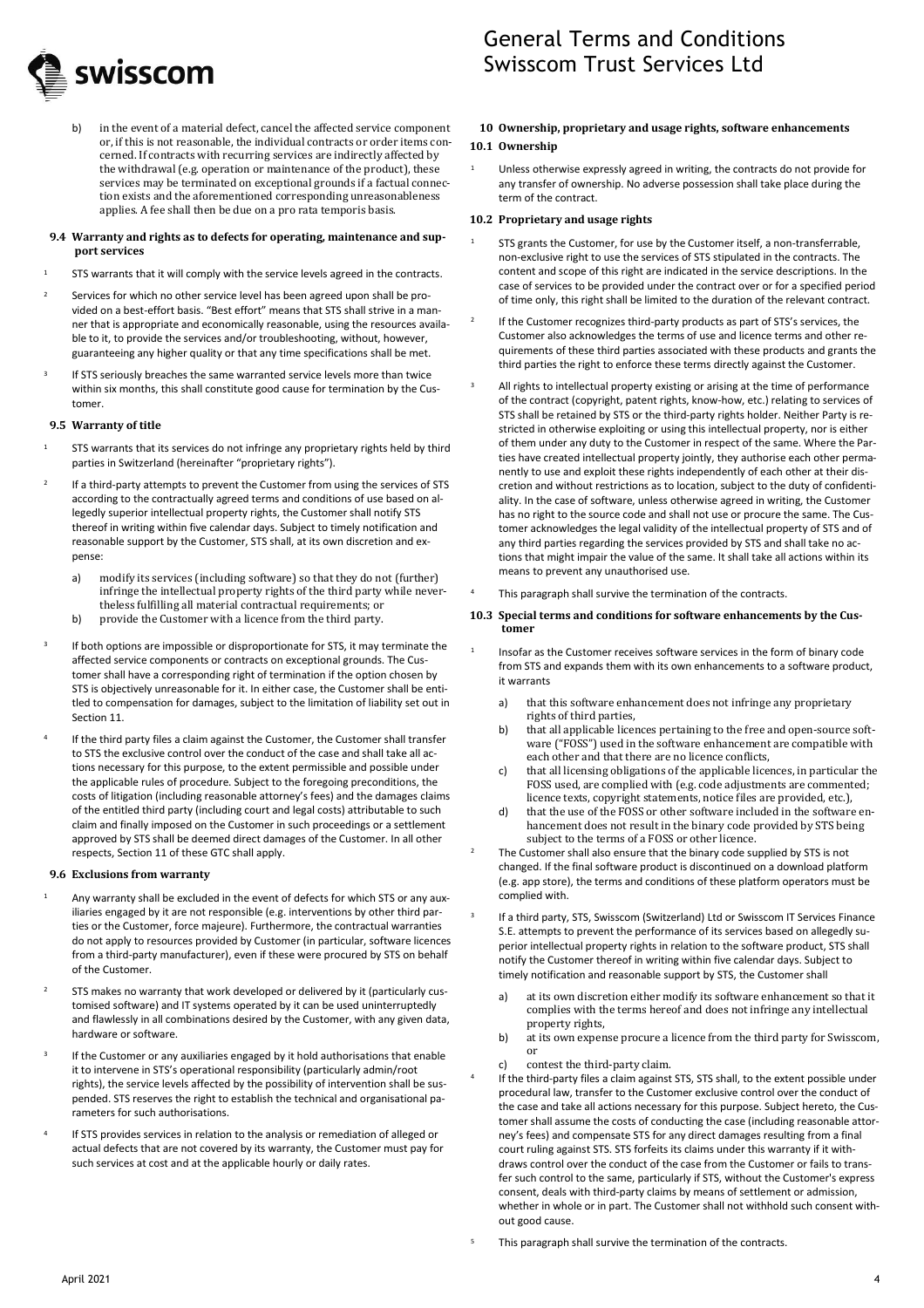

#### **11 Liability**

1

- In the event of any breach of contract, the Parties shall be liable for proven damages, unless they are able to show that they are not at fault. No fault shall be deemed to exist on the part of STS in cases including but not limited to:
	- a) fault on the part of the Customer or its auxiliaries;
	- b) fault on the part of third parties who are not auxiliaries of STS, as well as in the case of force majeure, provided, in any case, that STS has taken any contractually agreed measures against certain events.
- <sup>2</sup> The Parties' liability for damage caused through wrongful intent and gross negligence, as well as for personal injuries, is unlimited. In all other cases, for each contractual year, the Parties shall be liable for property damage and financial losses up to 100% of the binding annual fee agreed under the relevant individual contract, subject however to a maximum of CHF 50,000 per loss event. Under no circumstance shall the Parties be liable for indirect or consequential damages, including but not limited to lost profits, data or reputational losses, and third-party claims.
- 3 In connection with the hiring of services, STS is only liable for diligently selecting the employees supplied.
- 4 If contractual penalties are owed by STS for breaches of contract, Customer shall not be entitled to any further claims in this regard, including damages or a refund or reduction, as the case may be.
- Any other provisions concerning STSs liability, even in documents taking precedence over these GTC, shall only apply if they make express reference to the present provision.
- The foregoing provisions apply to contractual and extra-contractual claims.

#### **12 Force majeure**

- The Parties understand force majeure in the context of the contracts particularly, but not exclusively, to refer to the following: Natural phenomena of particular intensity (avalanches, flooding, landslides, earthquakes, volcanic eruptions, etc.), sabotage, DDOS attacks, hacking, malware, ransomware, epidemics, power failures at the energy providers' facilities, war and acts of war, revolutions, rebellions, terrorism, riots, etc. and the measures taken against them, as well as unforeseeable official restrictions.
- 2 If a Party is unable to comply fully with its contractual obligations as a result of force majeure, it shall be released from its obligations on a temporary basis, provided it has taken any and all contractually agreed measures against certain events.
- 3 If, in such a case, adherence to the contract is objectively impossible or no longer reasonable for the other Party, it may terminate the affected services effective immediately.

### **13 Data protection and confidentiality**

## <span id="page-4-0"></span>**13.1 Data protection**

- <sup>1</sup> Each Party shall process personal data relating to employees and other auxiliaries of the other Party in the context of the contractual relationship. This includes e.g. name, postal/email/IP address, telephone number, occupation/function, means of identification, copies of ID cards, etc. For purposes of performing the contract and maintaining the contractual relationship (e.g. communication, entry/access control, trouble reports, orders, invoicing, satisfaction analyses, information about new products, invitations to events, etc.), the Parties shall be individually responsible for processing this personal data on their own respective systems while using appropriate technical and organisational measures to safeguard the data. Further information can be found in the **Privacy Statement** [of STS](https://documents.swisscom.com/product/filestore/lib/d72c3108-2b6d-498d-9846-d197543c3117/privacypolicy_sts-en.pdf?idxme=pex-search).
- For purposes of quality assurance, product development and for customised offers, STS shall also process data concerning employees and other auxiliaries of the Customer regarding the use of the services provided by STS. STS shall inform the Customer in advance of any other purposes for data processing through its communication channels, e.g. via special portals or user groups. In accordance with the requirements of data protection law, the Customer has appropriate options for consenting to or rejecting certain types of data processing.
- <sup>3</sup> Each Party shall comply with the provisions of the data protection law applicable to it in its own data processing when processing the personal data of employees and other auxiliaries of the other Party.
- The Customer is responsible for informing the affected data subjects about the processing of the data concerning them and, if necessary, for obtaining the necessary consents (including the power to transfer the data processing to STS or the respective certification or trust service, e.g. Swisscom (Switzerland) Ltd or Swisscom IT Services S.E., if such a service is provided for).
- When handling data, STS shall comply with the applicable legislation. STS only collects, stores, and processes data that is required for performing the services

## General Terms and Conditions Swisscom Trust Services Ltd

and administering and managing the customer relationship, specifically for warranting a high quality of service, for the security of the operation and infrastructure, and for invoicing. However, the Customer authorises STS, in connection with concluding and executing the contract, to obtain information about the Customer and to disclose data concerning its payment history, use its data for designing and developing its products and services based on its needs and for customised offers, and process its data for the same purposes within the Swisscom Group. If a service is provided by STS in conjunction with third parties, or if the Customer obtains services of third parties under the contracts, STS may disclose data concerning the Customer to third parties, provided this is required for purposes of providing the services, is necessary for debt collection or is related to the same. In this regard, the Customer also consents to the transfer of data abroad, where deemed necessary by STS.

The data protection level in Switzerland has been confirmed by the European Commission as adequate. The requirement for the lawful transmission of data from member states of the European Union to Switzerland, namely that an adequate level of data protection is guaranteed by the receiving authority in the third-party country, has thus been met.

## **13.2 Confidentiality**

- For confidential information entrusted to STS by the Customer in relation to the use of the services (namely content data of customer applications that are stored by STS on behalf of the Customer), Sectio[n 13.1](#page-4-0) paragraph 4, including the provision in the contract data processing, shall apply mutatis mutandis, even if it does not constitute personal data.
- 2 In relation to duties of confidentiality applicable to the Customer under special statutes, STS and any auxiliaries engaged by it shall not be deemed to be its auxiliaries within the meaning of criminal law and shall only be liable for complying with such provisions if this has been expressly agreed.
- Both Parties, as well as any auxiliaries engaged by them in Switzerland and abroad for the purpose of contractual performance, collection, M&A audits, tax audits or similar normal business transactions, undertake to treat as confidential all information of which they become aware in relation to the provision of their services under the contracts or to the contractual relationship or regarding customers and business relationships of the other Party and which is not generally known.
- The Parties undertake not to make this information available to third parties other than their auxiliaries except insofar as the contracts permit them to do so, the other Party expressly permits this, or this is required based on a court order or statutory duty.

#### **14 Compliance with other laws, regulations and requirements**

- The Parties shall comply with the laws and regulations applicable to them. This means that STS shall comply in particular with laws and regulations applicable to STS generally as a provider of information and communication technology products and services. The Customer shall be responsible for determining and specifying the requirements under those laws and regulations that apply to its business activities. Unless explicitly contractually agreed, STS assumes no responsibility for the suitability of its products and services for compliance with the laws and regulations applicable to the Customer or its industry.
- With regard to the goods procured from STS (products, software and technology), the Customer shall comply with all applicable export/import control regulations (export, import or transit of goods), particularly those of the USA, including sanctions and embargoes.
- 3 In the event of legal claims of third parties or authorities that relate to data, content, or the resources provided by the Customer (particularly software licences) or the use of the services other than in compliance with the law, the Customer shall indemnify STS, ensure an appropriate defence against such claims, and cover the costs of such defence.
- 4 If security threats, unlawful or improper use or use of equipment that cause disruptions are identified or credible evidence of such use exists or if serious nonconformities regarding the applicable signature legislation (in accordance with the assessment scheme of the recognition authority) are identified, STS reserves the right to take measures to prevent or reduce impending damage. Non-conformities shall be deemed serious if they have not been rectified by the Customer or its auxiliaries within three months of notification thereof.
- <sup>5</sup> STS shall inform the Customer promptly and, if possible, in advance. The measures include, in particular:
	- a) requesting the Customer to immediately and permanently refrain from or to actually prevent any unlawful or improper use of resources and to remove any resources that cause interruptions; as well as extraordinary termination for good cause;
	- b) interrupting on an immediate and temporary basis any affected contractual services (e.g. blocking access services temporarily).